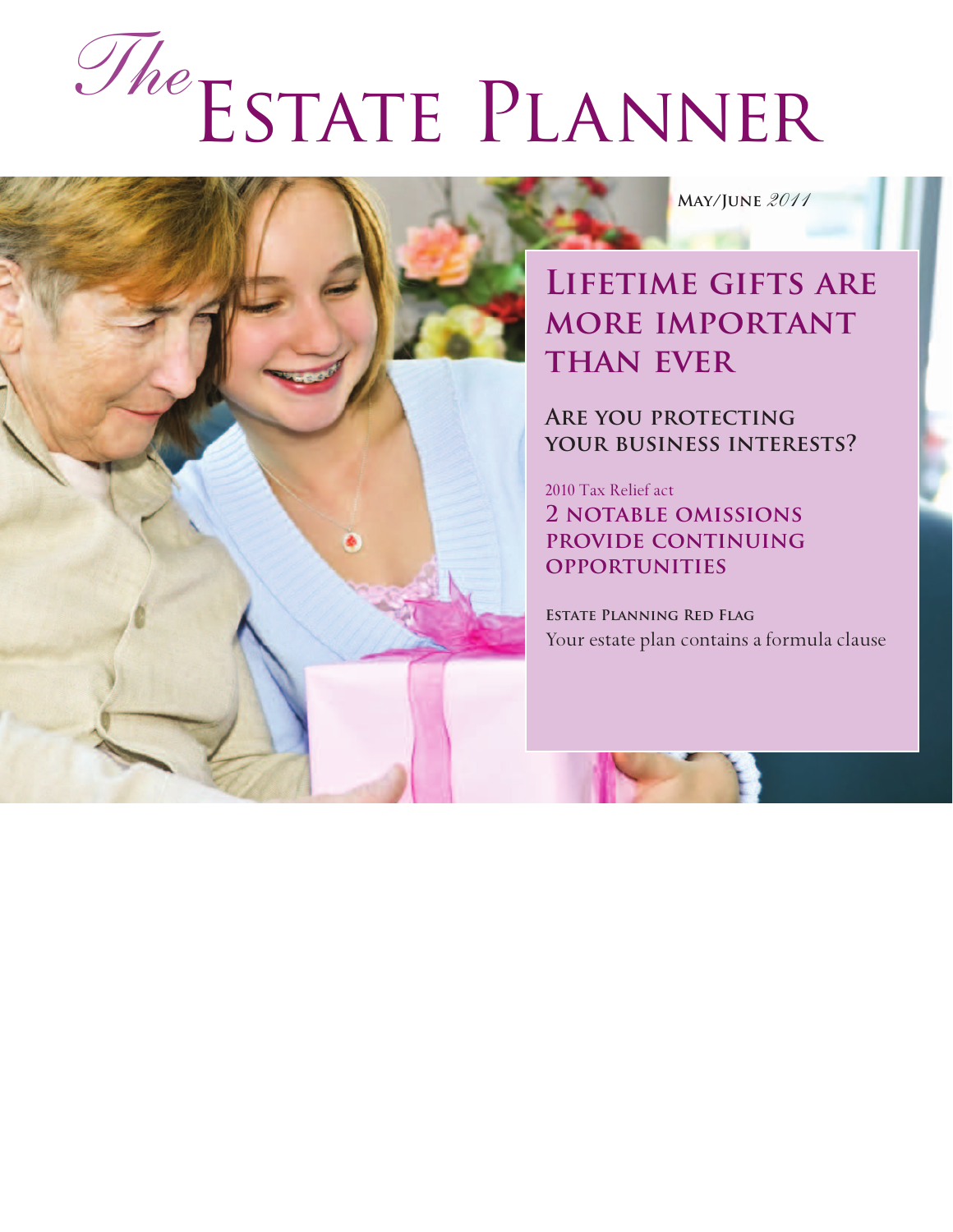# **Lifetime gifts are more important than ever**

Recent<br>
subst Recent tax law changes have created an unprecedented opportunity for affluent taxpayers to remove substantial amounts of wealth from their estates through lifetime gifts. The Tax Relief, Unemployment Insurance Reauthorization, and Job Creation Act of 2010 increased the gift and estate tax exemptions to \$5 million, and reduced the top rate for these taxes to 35%, but for 2011 and 2012 only.

It's uncertain whether Congress will make the \$5 million exemption and 35% rate permanent, allow them to return to levels prescribed by pre-2001 tax law in 2013 or take some other action. So if you have the ability to make large gifts (either outright or using trusts or other estate planning vehicles), doing so this year and next may be beneficial. Let's take a closer look at how to make the most of lifetime gifts.

#### **Maximize nontaxable gifts**

As you consider the opportunities the \$5 million exemption provides, don't overlook the tax-saving power of annual exclusion gifts and direct payments of tuition and medical expenses. These are true "nontaxable gifts" that can't be exposed to gift or estate taxes.

Gifts within the \$5 million exemption, on the other hand, are still considered "taxable." So, for example, they're subject to the "three-year rule," which provides that certain assets transferred within three years before death are included in the deceased's taxable estate.

*If you have a large estate, consider making lifetime gifts to take advantage of your \$5 million exemption this year and next.*

Also, keep in mind that the \$5 million exemption is "unified" with the estate tax exemption, meaning that it covers up to \$5 million in *combined* lifetime gifts and bequests at death. Thus, if you make \$2 million in lifetime gifts, only \$3 million will be left to protect your assets from estate taxes. Or, if the estate tax exemption goes back to \$1 million in 2013 as scheduled and you die after 2012, *no* exemption will be left.



For these reasons, consider maxing out your annual exclusion gifts and direct payments of tuition and medical expenses before making any "taxable" gifts. Nontaxable gifts can be deceptively effective.

Currently, the annual exclusion is \$13,000 per recipient (\$26,000 for gifts you split with your spouse). Let's say you and your spouse have three married children and six grandchildren. Each year, you give \$26,000 to each child, each of their spouses, and each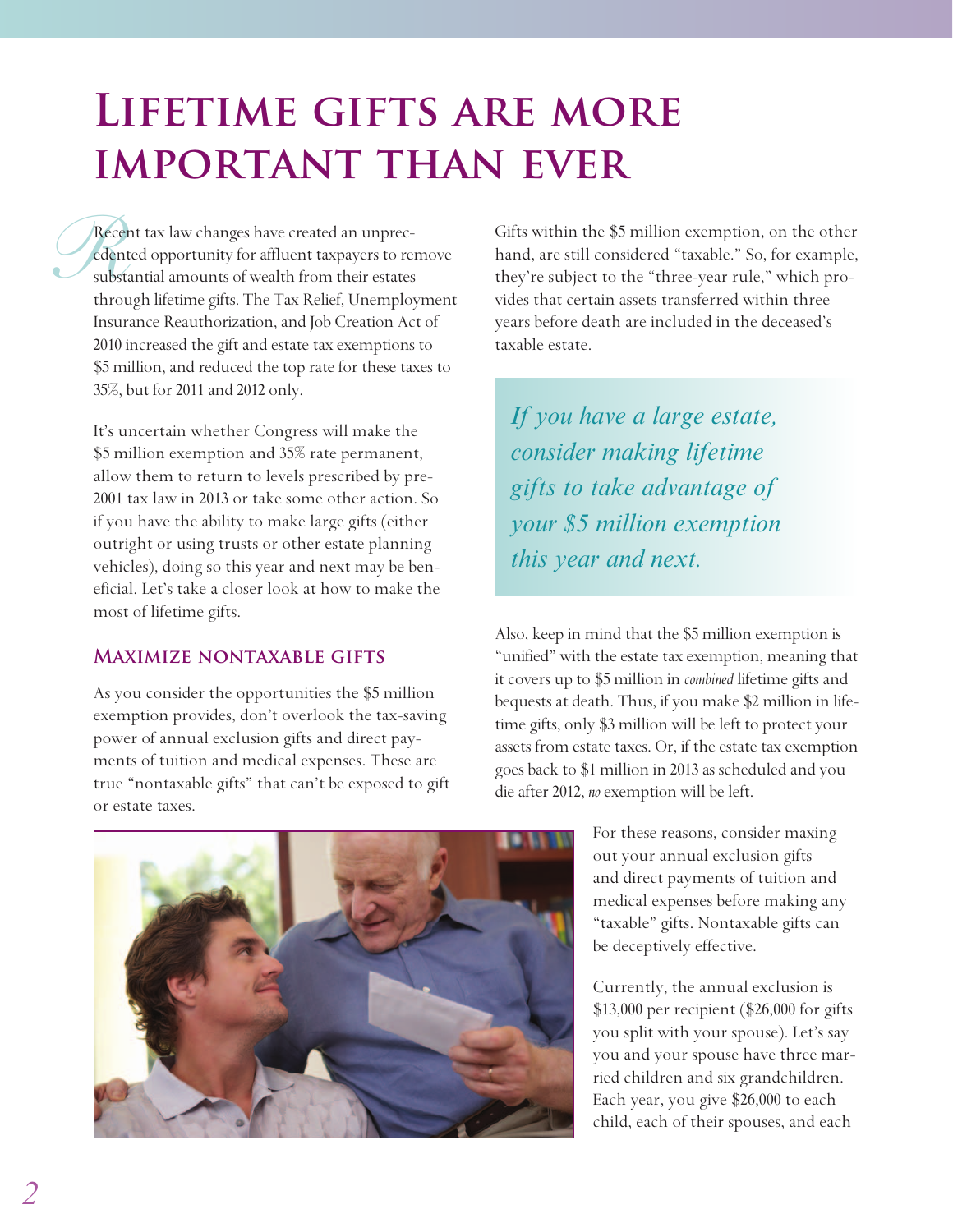## **Why credit shelter trusts are still a good idea**

For 2011 and 2012, the Tax Relief, Unemployment Insurance Reauthorization, and Job Creation Act of 2010 makes the \$5 million estate tax exemption portable between spouses. Portability allows a surviving spouse to add the unused portion of a deceased spouse's exemption to his or her own, and use it to make additional tax-free transfers during life or at death.

To enjoy this benefit, however, the estate of the first spouse to die must elect portability on a timely filed estate tax return. In addition, the remaining exemption must be used up before portability expires or it will be lost.

For many married couples — particularly those whose combined estates are worth more than \$5 million but less than \$10 million — it will be tempting to rely on portability to simplify their estate plans. But credit shelter trusts continue to offer several advantages. For one thing, a trust may be needed to reduce estate taxes once portability expires at the end of 2012.

To determine whether a credit shelter trust is a good idea for your estate plan, review your overall financial situation, taking into account not only federal gift, estate and GST taxes, but also the potential impact of income taxes, state death taxes and nontax considerations.

grandchild. You also pay \$20,000 in tuition for each grandchild. That's a total of \$432,000 per year in tax-free transfers without tapping your \$5 million exemption.

#### **Take advantage of the \$5 million exemption**

If you have a large estate, consider making lifetime gifts to take advantage of your \$5 million exemption this year and next. Depending on your situation, and your feeling about the likelihood that gift and estate tax rates and exemptions will be reinstated at the pre-2001 levels in 2013, you might even consider making taxable gifts in excess of your available exemption. That way you'll be able to leverage the lower 35% tax rate before it potentially increases to 55% in 2013.

Even if Congress extends the current exemptions and rates, making gifts sooner rather than later can be a good strategy because it removes all future appreciation on the gifted assets from your estate. Remember, though, that assets transferred by gifts aren't entitled to a "stepped-up basis." So be sure to weigh the potential impact of capital gains taxes your heirs will have to pay if they sell the assets against the gift and estate tax savings.

Also, be aware of a potential "clawback" issue that may arise because of the way estate taxes are calculated under the unified system. Some people fear that, if the estate tax exemption shrinks to \$1 million by the time someone dies, any lifetime gifts in excess of that amount (even if they were made in reliance on the \$5 million exemption) may be "clawed back" into the person's estate and subject to estate tax (possibly at the 55% rate).

Whether clawbacks are a real concern (many experts argue that they're not), lifetime gifts still offer significant benefits because, even if the date-of-gift value is later subject to estate tax, the post–date-of-gift appreciation is removed from your estate. And if the clawback issue doesn't materialize, you'll have significantly reduced your taxable estate — and the associated estate tax liability.

#### **Look at the big picture**

Lifetime gifting can be an effective strategy to remove large sums of wealth from your estate, but it's important to look at the big picture. Don't make decisions on gifts based on tax savings alone. Also consider nontax issues, such as the gift's impact on the recipient and the sufficiency of your remaining resources to finance a comfortable retirement.  $\clubsuit$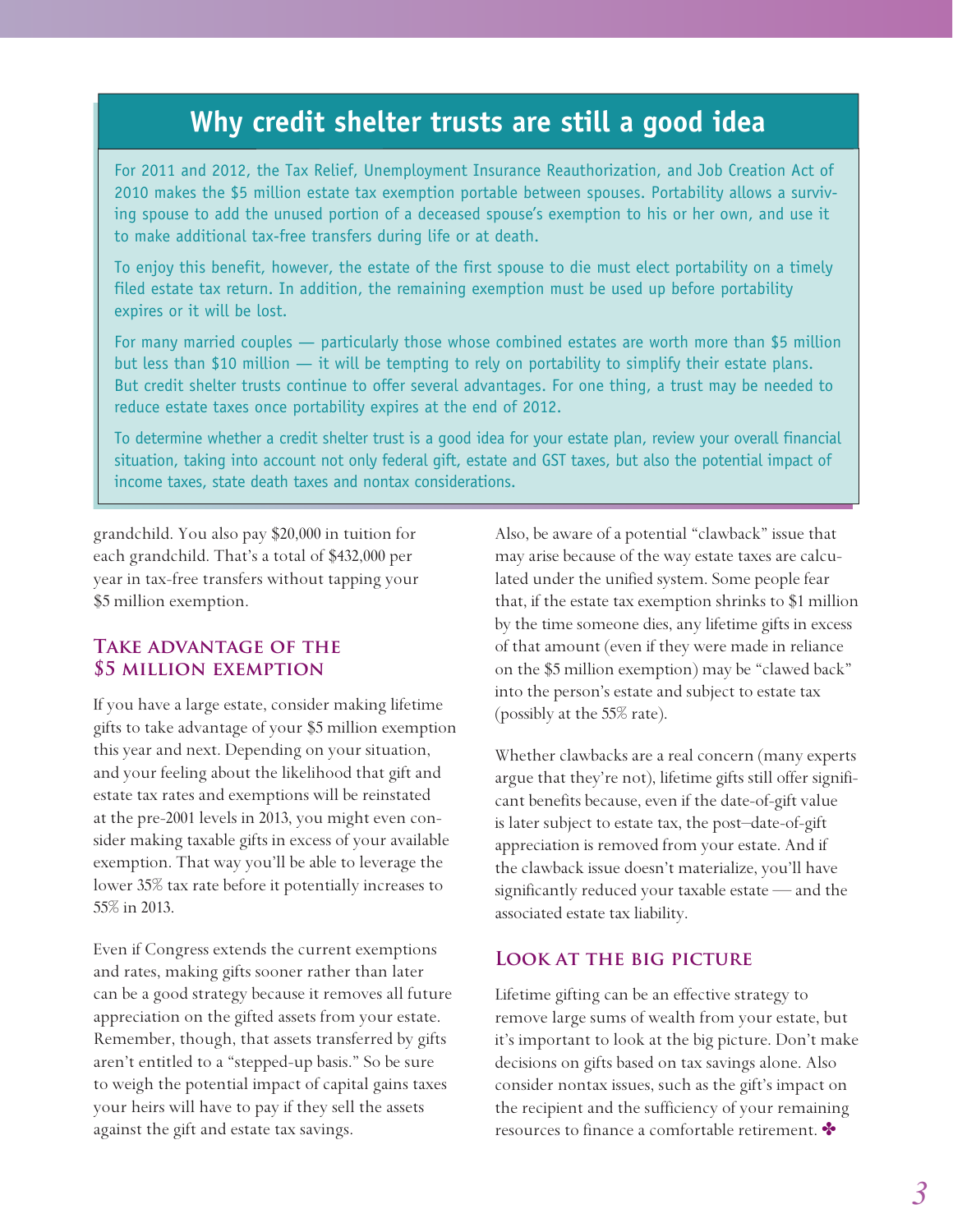# **ARE YOU PROTECTING your business interests?**

*J*<sub>*v*</sub> If you're a business owner, your company likely is the biggest asset you own, and you know you must account for it in your estate plan. But did you know that there are several business asset-protection strategies you should consider implementing to help ensure that your business will remain a valuable asset for your heirs?

#### **Building an asset barrier**

Most asset-protection strategies for businesses involve putting up walls between a company and its assets. One way to do this is to divide the business into separate entities. For example, you may want to form separate entities to conduct any business activities that are riskier than others. Doing so allows you to limit the liability risk associated

with them. Provided the entities are structured and operated properly, you can prevent creditors from going after assets owned by other entities within the group, even if they have common ownership.

*Most asset-protection strategies for businesses involve putting up walls between a company and its assets.*



Another way to protect valuable business assets is to sell them to another entity created by the company's owners and then lease them back. If done right, these assets no longer belong to your company, so they're beyond the reach of the company's creditors.

You also can strip the company of equity, leaving less wealth exposed to creditor claims. Equity stripping involves pledging company assets as collateral for a loan. The company then lends the funds to its owners, who protect the loan proceeds with their own personal asset-protection arrangements.

Still another option is to distribute accumulated earnings to the owners. So long as the business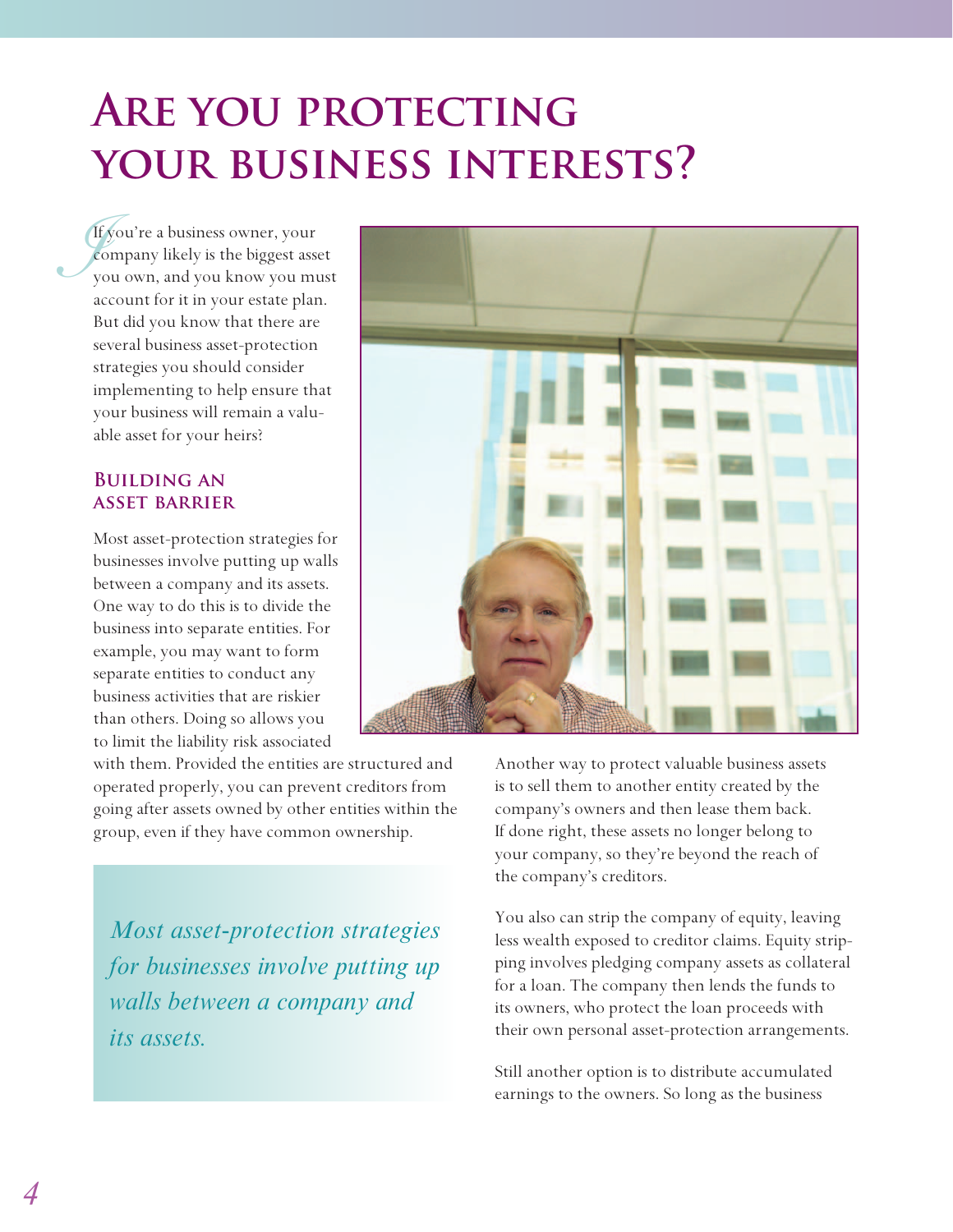retains a reasonable amount of working capital, this strategy allows you to shield excess funds against the business's creditors. (This assumes that the business is conducted within an entity that allows your personal assets to be protected from the business's liabilities.)

Finally, it's important to ensure that the company is left with sufficient funds to meet its future operating needs. If a court finds that the company is grossly undercapitalized, these walls may quickly tumble down.

#### **Take the right steps**

Owning a business is a huge responsibility, and you want your children to benefit from your hard work after you're gone. Thus, it's important to implement business asset-protection strategies. Because these strategies can be complex, talk to your business, estate planning and legal advisors to determine your best course of action.

## **Beware of fraudulent conveyance laws**

Sometimes timing is everything. And the time to implement asset-protection strategies is well before your company runs into trouble with creditors' claims. Otherwise you could run afoul of fraudulent conveyance laws.

Although specifics vary from state to state, these laws are intended to prevent you from transferring property with the intent to hinder, delay or defraud present or future creditors. The reference to "future creditors" doesn't mean that fraudulent conveyance laws protect anyone that could potentially become your creditor some day. But if someone has threatened a claim or if you have reason to believe that a legal problem may arise in the future, the fraudulent conveyance laws may pose an obstacle to asset protection planning.

## **2010 Tax Relief act 2 notable omissions provide continuing opportunities**

When it comes to estate planning, the Tax Relief,<br>*Whemployment Insurance Reauthorization*,<br>and Job Creation Act of 2010 is notable not only<br>for the changes it made, but also for those it Unemployment Insurance Reauthorization, and Job Creation Act of 2010 is notable not only for the changes it made, but also for those it omitted to make.

It did *not*, for example, include a proposed minimum 10-year term for grantor retained annuity trusts (GRATs). It also didn't adopt a proposal that would have eliminated valuation discounts for certain intrafamily transfers, including transfers

of interests in family limited partnerships (FLPs) and family limited liability companies (FLLCs).

These omissions provide continuing tax-saving opportunities. But there's no guarantee that Congress won't revisit these proposals in the future. Plus these strategies may be even more powerful while the gift tax exemption is \$5 million. (See "Lifetime gifts are more important than ever" on page 2.) So if you're considering setting up a GRAT, FLP or FLLC, it's a good idea to do so sooner rather than later.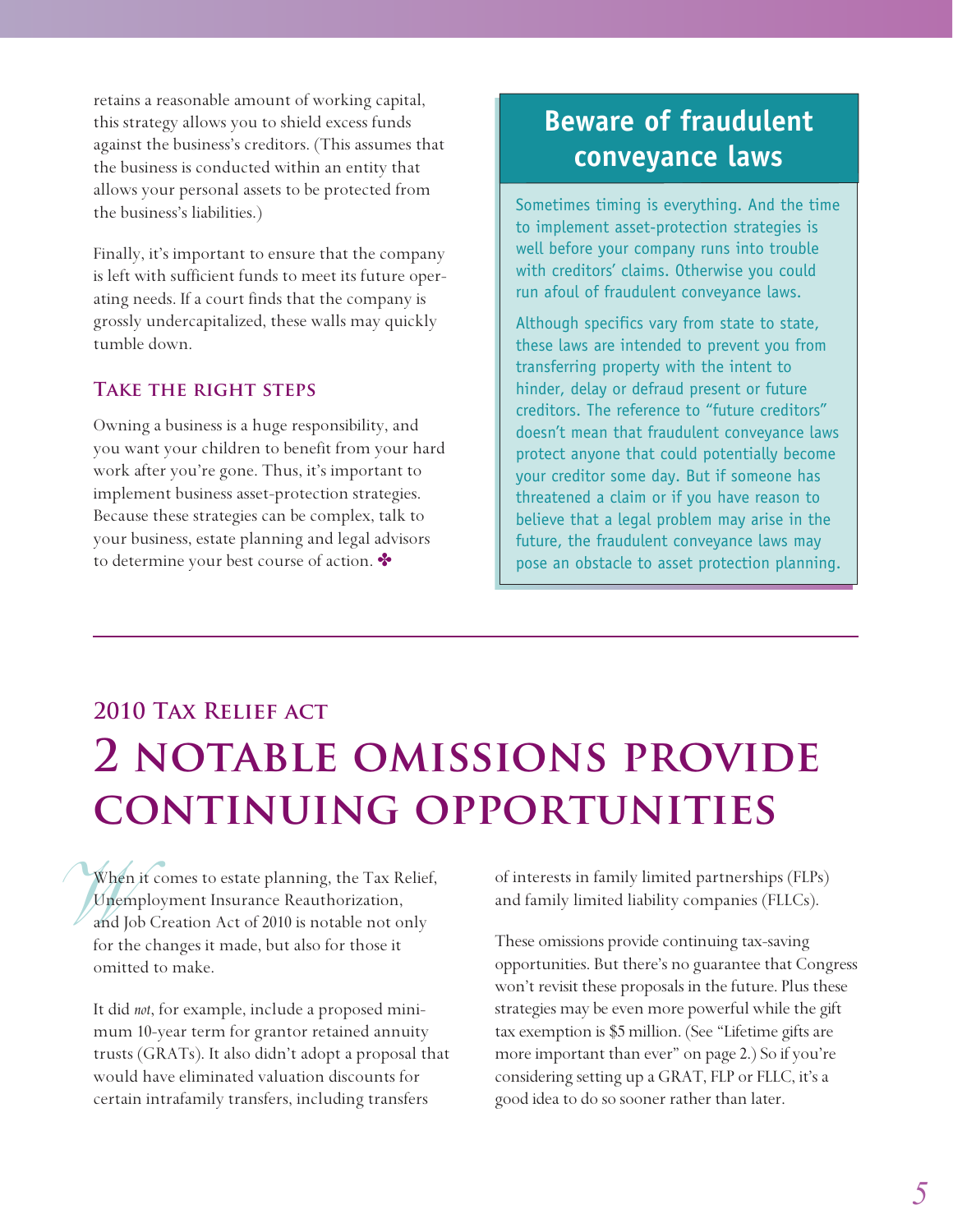#### **Now's the time to consider short-term GRATs**

Congress's decision not to include a minimum term for GRATs — combined with low interest rates — makes it an ideal time to add short-term GRATs to your estate planning arsenal.

*Congress's decision not to include a minimum term for GRATs — combined with low interest rates — makes it an ideal time to add short-term GRATs to your estate planning arsenal.*

A GRAT consists of an annuity interest, retained by you, and a remainder interest that passes to your beneficiaries at the end of the trust term. When you establish a GRAT, the value of the remainder interest may be subject to gift tax (depending on your available exemption).

A popular strategy in recent years has been to use a series of short-term GRATs (two years, for example). This strategy takes advantage of tax-free growth by capturing the upside of market volatility, but minimizes the mortality risk associated with longer-term GRATs. If you're considering this strategy, act soon. If Congress imposes a minimum on GRAT terms, the window of opportunity will close.

#### **FLPs and FLLCs remain viable — for now**

These entities are popular estate planning vehicles because they allow you to transfer wealth to your children or other family members at a discounted value for gift and estate tax purposes.

Here's how it works: Rather than transferring business interests or other assets outright, you place the assets in an FLP or FLLC and transfer limited partnership interests or LLC membership interests to your beneficiaries. Provided that the FLP or FLLC has a bona fide, nontax business purpose and meets certain other requirements, these interests generally qualify for valuation discounts for lack of control and lack of marketability, which reduces their value for gift tax purposes.

The value of the remainder interest is calculated using an assumed growth rate prescribed by the IRS. If the GRAT assets outperform that rate which is easier to do in a low-interest-rate environment — the GRAT can transfer substantial wealth to your beneficiaries gifttax-free. If you die during the trust term, however, the assets will be included in your taxable estate, erasing the GRAT's benefits. (This is known as "mortality risk.")